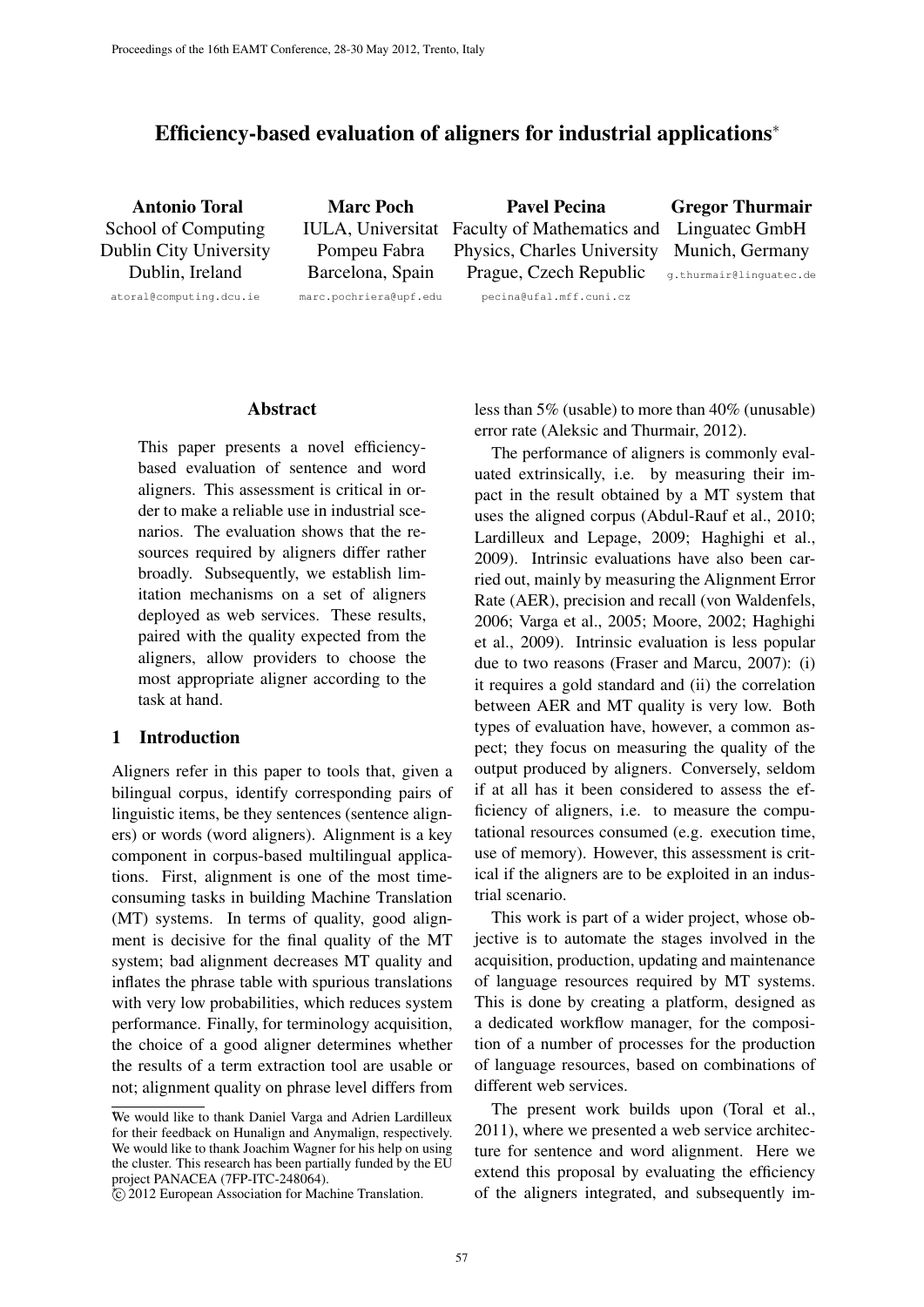proving the architecture by implementing limitation mechanisms that take into account the results.

# 2 Evaluation

We have integrated a range of state-of-the-art sentence and word aligners into the web service architecture. The sentence aligners included are Hunalign (Varga et al., 2005), GMA<sup>1</sup> and BSA (Moore, 2002). As for word aligners, they are GIZA++ (Och and Ney, 2003), BerkeleyAligner (Haghighi et al., 2009) and Anymalign (Lardilleux and Lepage, 2009). For a detailed description of the integration please refer to (Toral et al., 2011).

In order to evaluate the efficiency of the aligners, we have run them over different amounts of sentences of a bilingual corpus (from 5k to 100k adding 5k at a time for sentence alignment and from 100k to 1.7M adding 100k at a time for word alignment). For all the experiments we use sentences from the Europarl English–Spanish corpus,<sup>2</sup> which contains over 1.7M sentence pairs. The aligners are executed using the default values for their parameters. All the experiments have been run in a cluster node with 2 Intel Xeon X5670 6-core CPUs and 96 GB of RAM. The OS is GNU/Linux. The resources consumed have been measured using the following parameters of the GNU command time:

- $\frac{1}{2}S$  (CPU-seconds used by the system on behalf of the process) plus  $\S T$  (CPU-seconds that the process used directly), to measure the execution time. We limit our experiments to 100k seconds.
- $M$  (maximum resident set size of the process during its lifetime, in Kilobytes), to measure the memory used.

Figure 1 shows the execution times (logarithmic scale) of the sentence aligners. It emerges that the time required by GMA is considerable higher compared to the other two aligners (e.g., for 45k sentences GMA takes approximately 16 and 20 times longer than BSA and Hunalign, respectively). The gap grows exponentially with the input size.

Figure 2 shows the memory consumed by the sentence aligners. Hunalign has a steeper curve (for 45k sentences, Hunalign uses 6 and 4 times more memory than BSA and GMA, respectively).



Figure 1: Execution time for sentence aligners

In fact Hunalign was not able to align inputs of more than 45k sentences due to memory issues.<sup>3</sup> Table 1 contains all the measurements for sentence alignment.



Figure 2: Memory used by sentence aligners

|     | Time (seconds) |       |        | Memory (M bytes) |        |       |
|-----|----------------|-------|--------|------------------|--------|-------|
| i   | hun            | bsa   | gma    | hun              | bsa    | gma   |
| 5   | 11             | 54    | 103    | 584              | 684    | 3,677 |
| 10  | 33             | 105   | 405    | 1,616            | 1,079  | 5,749 |
| 15  | 66             | 185   | 950    | 3,146            | 1,337  | 5,305 |
| 20  | 113            | 247   | 1,866  | 6,115            | 1,597  | 6,126 |
| 25  | 168            | 305   | 3,004  | 8,803            | 1,807  | 5,878 |
| 30  | 234            | 364   | 4,370  | 12,104           | 2,070  | 6,276 |
| 35  | 319            | 436   | 6,578  | 19,211           | 2,559  | 6,390 |
| 40  | 412            | 494   | 7,775  | 23,827           | 2,919  | 6,433 |
| 45  | 510            | 659   | 10,609 | 28,892           | 4,679  | 6,415 |
| 50  |                | 721   | 11.947 |                  | 5,297  | 6,594 |
| 55  |                | 797   | 13,768 |                  | 5,824  | 6,915 |
| 60  |                | 878   | 17.780 |                  | 6,347  | 6.888 |
| 65  |                | 973   | 25,787 |                  | 6,872  | 7,061 |
| 70  |                | 1,053 | 25,251 |                  | 7,415  | 7,143 |
| 75  |                | 1.120 | 30.513 |                  | 7.940  | 7,692 |
| 80  |                | 1,165 | 31,591 |                  | 8,469  | 7,832 |
| 85  |                | 1.277 | 34,664 |                  | 8,991  | 7,872 |
| 90  |                | 1.348 | 42,720 |                  | 9,518  | 7,730 |
| 95  |                | 1,391 | 48,823 |                  | 10,043 | 7,969 |
| 100 |                | 1,863 | 54,350 |                  | 14,537 | 7.911 |

Table 1: Detailed results for sentence aligners. i input sentences (thousand), hun hunalign

Figure 3 shows the execution times for word aligners. GIZA++ is the most efficient word aligner, consistently across the different inputs.

<sup>1</sup>http://nlp.cs.nyu.edu/GMA/

<sup>2</sup>http://www.statmt.org/europarl/

<sup>3</sup>A constant in the source code of Hunalign establishes the maximum amount of memory it will use, by default 4GB; we increased it to 64GB. Moreover, it can split the input into smaller chunks with partialAlign (it cuts the data into chunks of approximately 5,000 sentences each, based on hapax clues found on each side), however we did not use this preprocessing tool but only the aligner itself.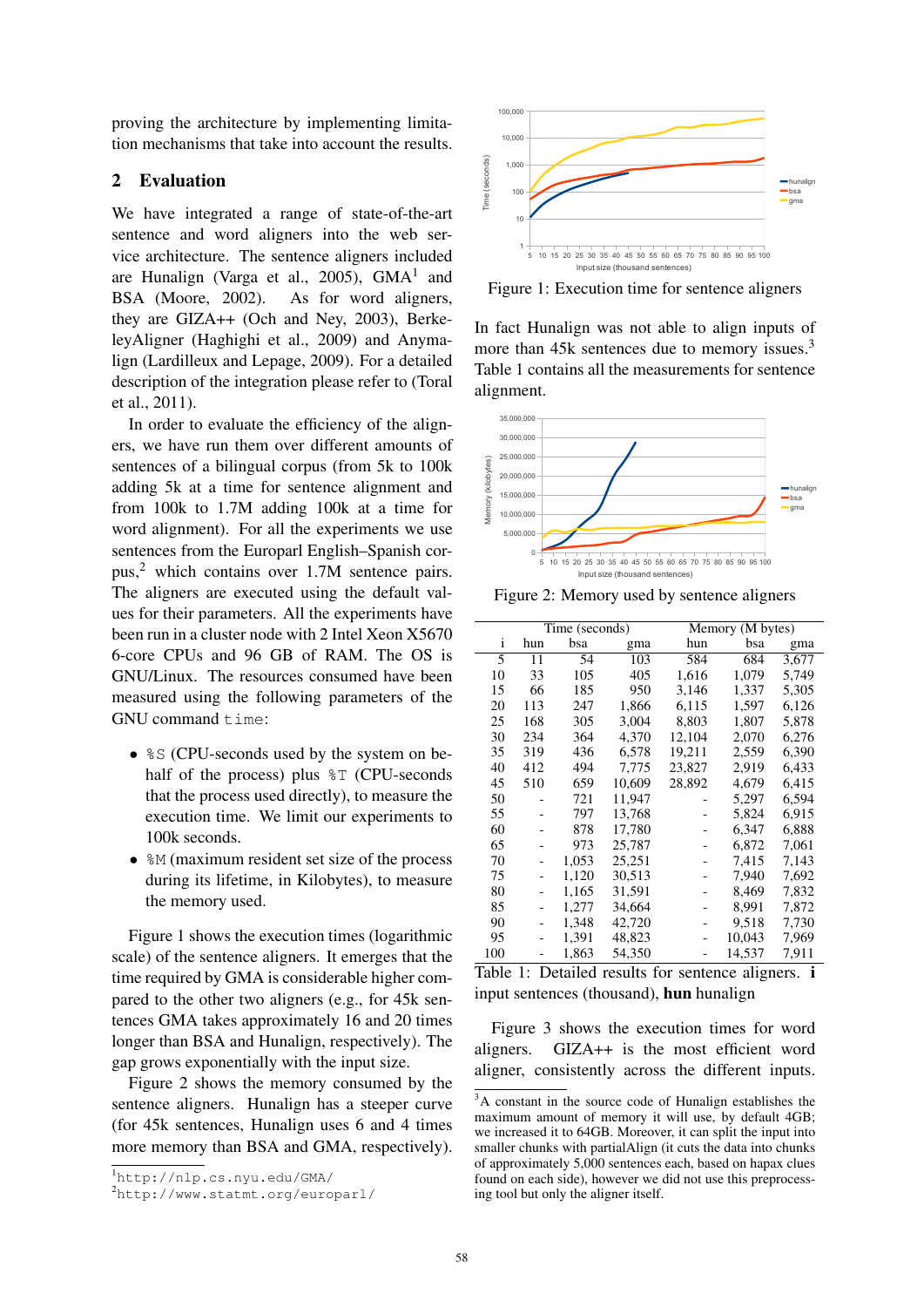The performance of Berkeley is similar to that of GIZA++ for the first runs but the difference of execution time grows with the size of the input. There are no results for Berkeley for over 1,1M sentences as the time limit is exceeded. Finally, the behaviour of Anymalign does not correlate at all with the size of the input. This has to do with the very nature of this aligner.<sup>4</sup>



Figure 3: Execution time for word aligners

Figure 4 shows the memory required by word aligners. Berkeley consistently requires more memory than both GIZA++ and Anymalign. The requirements of GIZA++ and Anymalign are similar, although slightly lower for the latter. Table 2 contains all the measurements for word alignment.



Figure 4: Memory used by word aligners

### 3 Limiting web services

The previous section has shown that the computational resources required by state-of-the-art aligners are very different. These resources are limited and must be taken into account when they are being shared by users using web services.

We have studied ways on establishing limitations for the aligners deployed as web services. Two kinds of limitations are explored and implemented: (i) the number of concurrent executions and (ii) the input size allowed for each aligner.

The web services are developed using Soaplab<sub>2.5</sub> This tool allows to deploy web

|    | Time (k seconds) |      |      | Memory (M bytes) |        |       |
|----|------------------|------|------|------------------|--------|-------|
| i  | giz              | brk  | any  | giz              | brk    | any   |
| 1  | 1.7              | 9,0  | 31,9 | 1,894            | 23,906 | 1,582 |
| 2  | 3.4              | 18,8 | 21,4 | 3,181            | 24,619 | 2,277 |
| 3  | 5.1              | 29,2 | 33,2 | 4,293            | 24,222 | 3,142 |
| 4  | 6.9              | 37,3 | 39,0 | 5.292            | 28.190 | 3,818 |
| 5  | 8,7              | 43,6 | 12,4 | 6,245            | 32,586 | 3,525 |
| 6  | 10,5             | 58,0 | 9,0  | 7,144            | 36,773 | 4,304 |
| 7  | 12,3             | 66,2 | 26,5 | 8,008            | 45,999 | 5,017 |
| 8  | 14,2             | 77,3 | 17,8 | 8,807            | 46,545 | 5,531 |
| 9  | 15.9             | 84.7 | 12,4 | 9.565            | 52,437 | 5,407 |
| 10 | 17,7             | 97,0 | 11,8 | 10,313           | 50,977 | 5,522 |
| 11 | 19.3             |      | 18.9 | 11,030           |        | 6,800 |
| 12 | 21,2             |      | 4,1  | 11,713           |        | 6,107 |
| 13 | 23,6             |      | 10.1 | 12,403           |        | 6.301 |
| 14 | 25,4             |      | 14,8 | 13,057           |        | 7,382 |
| 15 | 27,0             |      | 16,5 | 13,688           |        | 8,931 |
| 16 | 28,2             |      | 24,2 | 14,272           |        | 9,469 |
| 17 | 30,2             |      | 17,9 | 15,270           |        | 8,860 |

Table 2: Detailed results for word aligners. i input sentences (hundred thousand), giz GIZA++, brk Berkeley, any Anymalign

services on top of command-line applications by writing files that describe the parameters of these services in ACD format.<sup>6</sup> Soaplab2 then converts the ACD files to XML metadata files which contain all the necessary information to provide the services. The Soaplab server is a web application run by a server container (Apache Tomcat $^7$  in our setup) which is in charge of providing the services using the generated metadata.

Figure 5 shows the diagram of the program flow for web services that incorporates limitation mechanisms.<sup>8</sup> The modules are the following:

- *tool.acd* (e.g. bsa.acd), contains the metadata of the web service in ACD format.
- ws.sh, controls other modules that implement the waiting and execution mechanisms.
- init\_ws.sh, contains the code that implements the limitation on the number of concurrent executions and waiting queue. The web service is in waiting state while it is executing this script.
- *tool.sh* (e.g. bsa.sh), executes the tool. The web service is in executing state while it is executing this script.
- ws\_vars.sh, contains all the variables used by the different web services.
- ws\_common.sh, contains code routines shared by different web services.

<sup>4</sup>Anymalign runs are random, its stop criterion can be based on the number of alignments it finds per second, we set this parameter to the most conservative value supported, i.e. 1 alignment per second.

<sup>5</sup>http://soaplab.sourceforge.net/soaplab2/

<sup>6</sup>http://soaplab.sourceforge.net/soaplab2/ MetadataGuide.html

<sup>7</sup>http://tomcat.apache.org/

<sup>8</sup>The code is available under the GPL-v3 license at BLIND